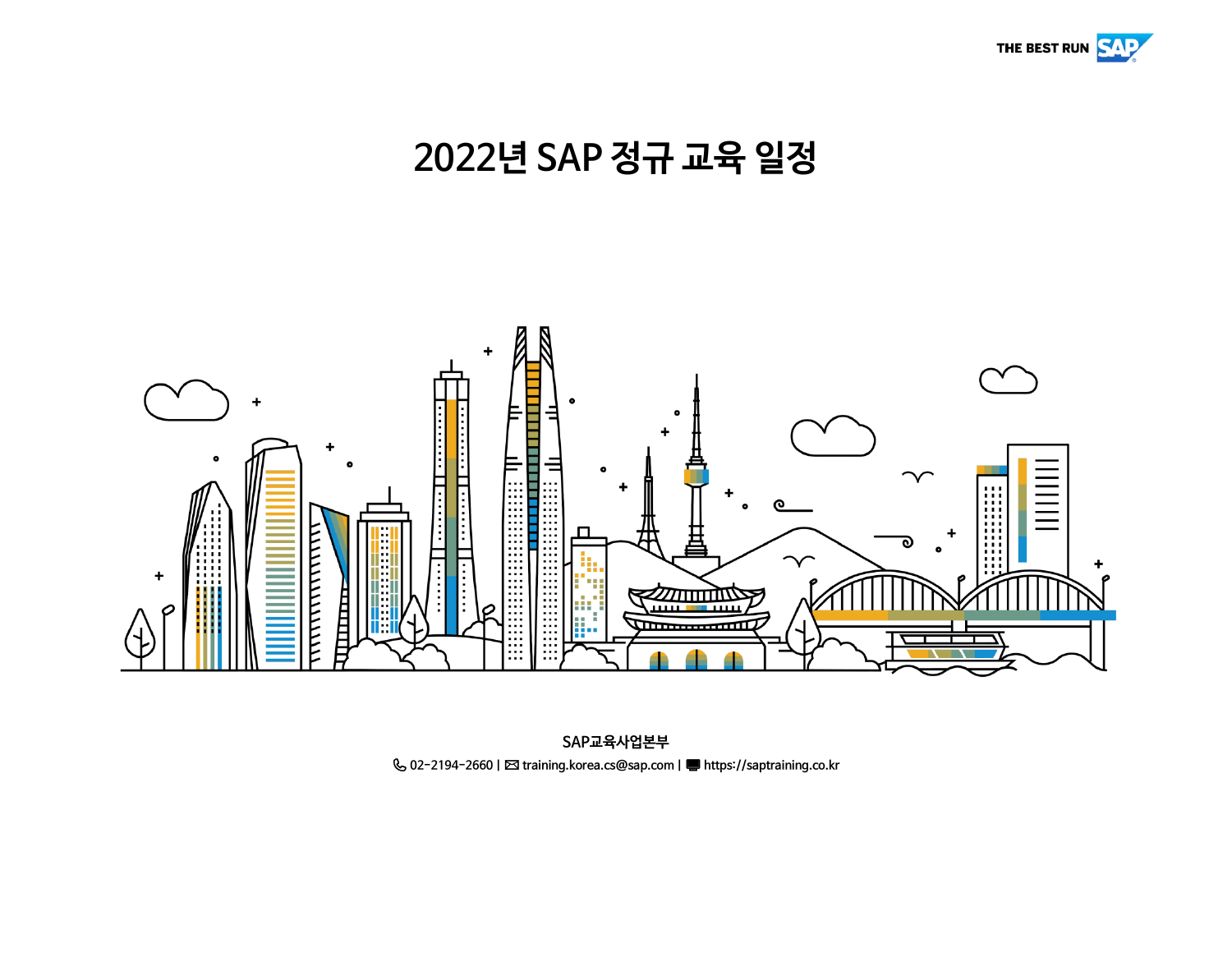

**SAP S/4HANA Applications**

|                    |                            |               | 과정명                                                         | 기간                      | 교육비       | Q2               |                  | Q3         |            | Q4               |                  |
|--------------------|----------------------------|---------------|-------------------------------------------------------------|-------------------------|-----------|------------------|------------------|------------|------------|------------------|------------------|
| 구분                 | 레벨                         | 과정 코드         |                                                             | (일)                     | (VAT 별도)  | 시작일              | 종료일              | 시작일        | 종료일        | 시작일              | 종료일              |
| All                | Introduction               | S4H00         | <b>SAP S/4HANA Overview</b>                                 | $\overline{\mathbf{3}}$ | 1,693,200 | $2022 - 05 - 11$ | $2022 - 05 - 13$ | 2022-08-10 | 2022-08-12 | $2022 - 10 - 26$ | $2022 - 10 - 28$ |
|                    | <b>Basic Processes</b>     | S4F10         | Business Processes in Financial Accounting in SAP S/4HANA   | 5                       | 2,822,000 | $2022 - 06 - 13$ | 2022-06-17       |            |            | $2022 - 10 - 17$ | $2022 - 10 - 21$ |
|                    | Academy                    | <b>KFI400</b> | [S/4HANA 아카데미] FI All: SAP Financial Accounting             | 20                      | 8,704,000 |                  |                  | 2022-07-11 | 2022-08-05 | $2022 - 11 - 07$ | 2022-12-02       |
| Financial          | Academy                    | TS4F01_1      | - [S/4HANA 아카데미] FI 1: SAP Financial Accounting I 1         | 5                       | 2,822,000 |                  |                  | 2022-07-11 | 2022-07-15 | $2022 - 11 - 07$ | $2022 - 11 - 11$ |
| Accounting         | Academy                    | TS4F01_2      | - [S/4HANA 아카데미] FI 2: SAP Financial Accounting I 2         | 5                       | 2,822,000 |                  |                  | 2022-07-18 | 2022-07-22 | $2022 - 11 - 14$ | $2022 - 11 - 18$ |
|                    | Academy                    | TS4F02 1      | - [S/4HANA 아카데미] FL3: SAP Financial Accounting IL1          | 5                       | 2,822,000 |                  |                  | 2022-07-25 | 2022-07-29 | $2022 - 11 - 21$ | $2022 - 11 - 25$ |
|                    | Academy                    | TS4F02_2      | - [S/4HANA 아카데미] FI 4: SAP Financial Accounting II 2        | 5                       | 2,822,000 |                  |                  | 2022-08-01 | 2022-08-05 | $2022 - 11 - 28$ | 2022-12-02       |
|                    | <b>Basic Processes</b>     | S4F20         | <b>Business Processes in Management Accounting</b>          | 5                       | 2,822,000 |                  |                  | 2022-07-11 | 2022-07-15 | 2022-10-31       | $2022 - 11 - 04$ |
|                    | Academy                    | <b>KCO400</b> | [S/4HANA 아카데미] CO All: SAP Management Accounting            | 20                      | 8,704,000 | $2022 - 06 - 13$ | $2022 - 07 - 08$ |            |            | 2022-10-24       | $2022 - 11 - 18$ |
| Management         | Academy                    | TS4F03 1      | - [S/4HANA 아카데미] CO 1: SAP Management Accounting L1         | 5                       | 2,822,000 | $2022 - 06 - 13$ | $2022 - 06 - 17$ |            |            | 2022-10-24       | $2022 - 10 - 28$ |
| Accounting         | Academy                    | TS4F03 2      | - [S/4HANA 아카데미] CO 2: SAP Management Accounting I 2        | 5                       | 2,822,000 | 2022-06-20       | 2022-06-24       |            |            | 2022-10-31       | $2022 - 11 - 04$ |
|                    | Academy                    | TS4F04_1      | - [S/4HANA 아카데미] CO 3: SAP Management Accounting II 1       | 5                       | 2,822,000 | 2022-06-27       | 2022-07-01       |            |            | $2022 - 11 - 07$ | $2022 - 11 - 11$ |
|                    | Academy                    | TS4F04 2      | - [S/4HANA 아카데미] CO 4: SAP Management Accounting II 2       | 5                       | 2,822,000 | 2022-07-04       | 2022-07-08       |            |            | $2022 - 11 - 14$ | $2022 - 11 - 18$ |
| Central<br>Finance | <b>Basic Processes</b>     | S4F60         | <b>SAP Central Finance Overview</b>                         | $\overline{1}$          | 564,400   | $2022 - 06 - 10$ | $2022 - 06 - 10$ | 2022-09-16 | 2022-09-16 |                  |                  |
|                    | Configuration/ Transaction | S4F61         | mplementing SAP S/4HANA for Central Finance                 | 5                       | 2,822,000 | $2022 - 06 - 13$ | 2022-06-17       | 2022-09-19 | 2022-09-23 |                  |                  |
|                    | <b>Basic Processes</b>     | S4F40         | <b>Business Processes in Cash Management in SAP S/4HANA</b> | $\overline{2}$          | 1,128,800 |                  |                  | 2022-08-18 | 2022-08-19 |                  |                  |
| Treasury           | Configuration/ Transaction | S4F41         | Customizing in Cash Management in SAP S/4HANA               | 5                       | 2,822,000 |                  |                  | 2022-09-26 | 2022-09-30 |                  |                  |
| Management         | <b>Basic Processes</b>     | S4F50         | Processes in Treasury and Risk Management in SAP S/4 HANA   | 5                       | 2,822,000 | $2022 - 04 - 18$ | 2022-04-22       | 2022-08-22 | 2022-08-26 |                  |                  |
|                    | Configuration/ Transaction | S4F51         | Customizing in Treasury and Risk Management in SAP S/4HANA  | 5                       | 2,822,000 | $2022 - 04 - 25$ | $2022 - 04 - 29$ | 2022-08-29 | 2022-09-02 |                  |                  |
| Asset Management   | <b>Basic Processes</b>     | S4130         | Business Processes in SAP S/4HANA Asset Management          | 5                       | 2,822,000 | $2022 - 04 - 25$ | 2022-04-29       |            |            | $2022 - 10 - 17$ | $2022 - 10 - 21$ |
|                    | <b>Basic Processes</b>     | S4200         | Business Processes in SAP S/4HANA Manufacturing             | 5                       | 2,822,000 | $2022 - 06 - 13$ | $2022 - 06 - 17$ |            |            | $2022 - 10 - 17$ | $2022 - 10 - 21$ |
|                    | Academy                    | <b>KPP400</b> | [S/4HANA 아카데미] PP All: SAP Product Planning                 | 20                      | 8,704,000 |                  |                  | 2022-07-11 | 2022-08-05 | $2022 - 11 - 14$ | 2022-12-09       |
|                    | Academy                    | TS421_1       | - [S/4HANA 아카데미] PP 1: SAP Product Planning I 1             | 5                       | 2,822,000 |                  |                  | 2022-07-11 | 2022-07-15 | $2022 - 11 - 14$ | $2022 - 11 - 18$ |
| Manufacturing      | Academy                    | TS421_2       | - [S/4HANA 아카데미] PP 2: SAP Product Planning I 2             | 5                       | 2,822,000 |                  |                  | 2022-07-18 | 2022-07-22 | $2022 - 11 - 21$ | $2022 - 11 - 25$ |
|                    | Academy                    | TS422 1       | - [S/4HANA 아카데미] PP 3: SAP Product Planning II 1            | 5                       | 2,822,000 |                  |                  | 2022-07-25 | 2022-07-29 | $2022 - 11 - 28$ | 2022-12-02       |
|                    | Academy                    | TS422_2       | - [S/4HANA 아카데미] PP 4: SAP Product Planning II 2            | 5                       | 2,822,000 |                  |                  | 2022-08-01 | 2022-08-05 | 2022-12-05       | $2022 - 12 - 09$ |
|                    | <b>Basic Processes</b>     | S4500         | Business Processes in SAP S/4HANA Sourcing and Procurement  | $\overline{4}$          | 2,257,600 |                  |                  | 2022-07-11 | 2022-07-14 | $2022 - 12 - 12$ | $2022 - 12 - 15$ |
|                    | Academy                    | <b>KMM400</b> | S/4HANA 아카데미 MM All: SAP Material Management                | 20                      | 8,704,000 | $2022 - 06 - 13$ | 2022-07-08       |            |            | 2022-10-24       | $2022 - 11 - 18$ |
|                    | Academy                    | TS450 1       | - [S/4HANA 아카데미] MM 1: SAP Material Management   1          | 5                       | 2,822,000 | $2022 - 06 - 13$ | 2022-06-17       |            |            | 2022-10-24       | $2022 - 10 - 28$ |
| Procurement        | Academy                    | TS450 2       | - [S/4HANA 아카데미] MM 2: SAP Material Management   2          | 5                       | 2,822,000 | 2022-06-20       | 2022-06-24       |            |            | 2022-10-31       | $2022 - 11 - 04$ |
|                    | Academy                    | TS452 1       | - IS/4HANA 아카데미 MM 3: SAP Material Management II 1          | 5                       | 2,822,000 | 2022-06-27       | 2022-07-01       |            |            | $2022 - 11 - 07$ | $2022 - 11 - 11$ |
|                    | Academy                    | TS452_2       | - IS/4HANA 아카데미 MM 4: SAP Material Management IL 2          | 5                       | 2,822,000 | 2022-07-04       | 2022-07-08       |            |            | $2022 - 11 - 14$ | $2022 - 11 - 18$ |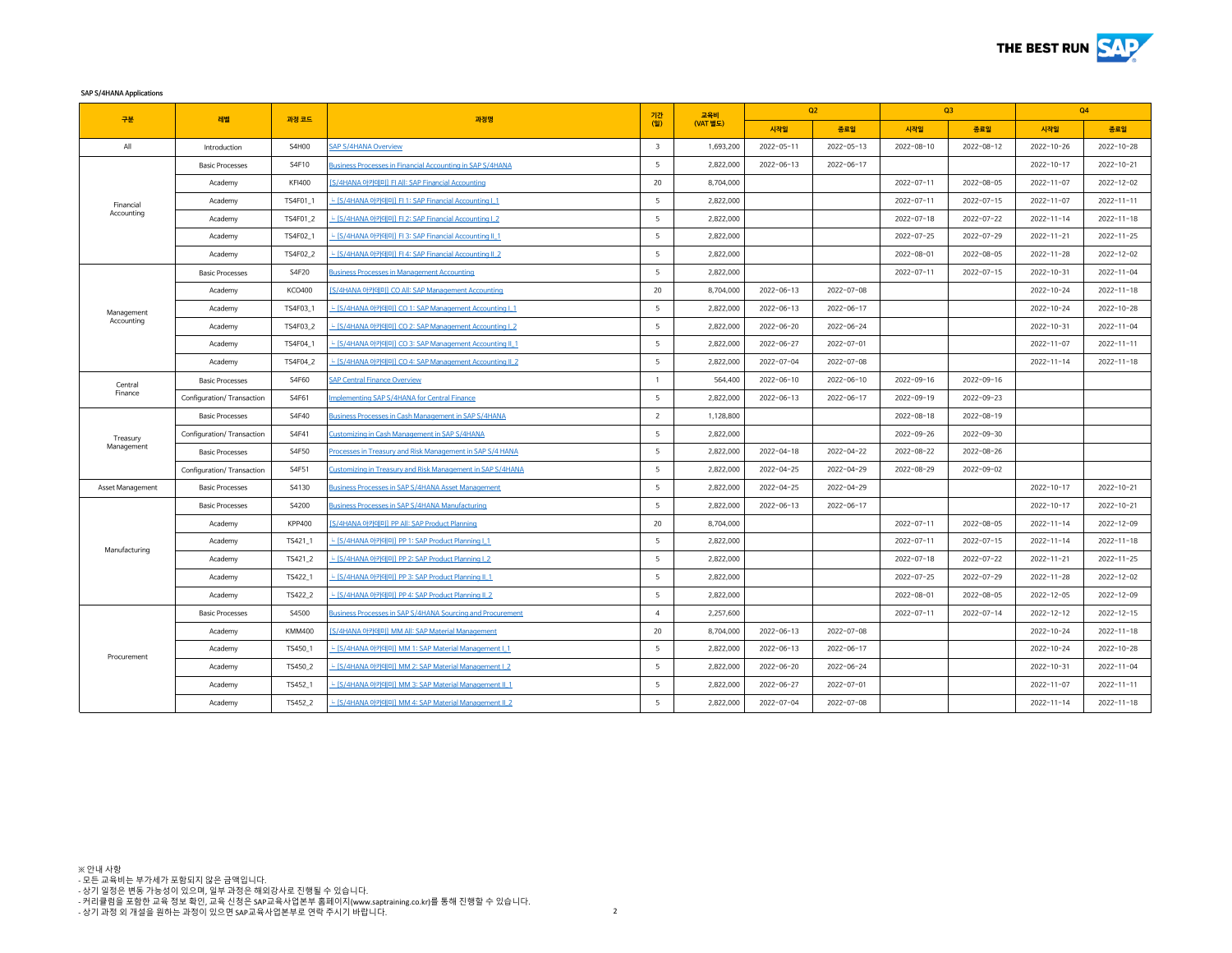

## **SAP S/4HANA Applications**

| 구분                    | 레벨                         | 과정 코드         | 과정명                                                     | 기간  | 교육비<br>(VAT 별도) | Q <sub>2</sub>   |            | O <sub>3</sub> |            | Q4               |                  |
|-----------------------|----------------------------|---------------|---------------------------------------------------------|-----|-----------------|------------------|------------|----------------|------------|------------------|------------------|
|                       |                            |               |                                                         | (일) |                 | 시작일              | 종료일        | 시작일            | 종료일        | 시작일              | 종료일              |
|                       | <b>Basic Processes</b>     | S4600         | <b>Business Processes in SAP S/4HANA Sales</b>          | 4   | 2,257,600       | 2022-06-14       | 2022-06-17 |                |            | 2022-10-17       | 2022-10-20       |
| Sales                 | Academy                    | <b>KSD600</b> | [S/4HANA 아카데미] SD All: SAP Sales & Distribution         | 20  | 8,704,000       |                  |            | 2022-07-11     | 2022-08-05 | $2022 - 11 - 07$ | 2022-12-02       |
|                       | Academy                    | TS460         | └ [S/4HANA 아카데미] SD 1: SAP Sales & Distribution I 1     |     | 2,822,000       |                  |            | 2022-07-11     | 2022-07-15 | $2022 - 11 - 07$ | $2022 - 11 - 11$ |
|                       | Academy                    | TS460_2       | └ [S/4HANA 아카데미] SD 2: SAP Sales & Distribution I 2     | 5   | 2,822,000       |                  |            | 2022-07-18     | 2022-07-22 | $2022 - 11 - 14$ | $2022 - 11 - 18$ |
|                       | Academy                    | TS462 1       | └ [S/4HANA 아카데미] SD 3: SAP Sales & Distribution II 1    |     | 2,822,000       |                  |            | 2022-07-25     | 2022-07-29 | $2022 - 11 - 21$ | $2022 - 11 - 25$ |
|                       | Academy                    | TS462_2       | └ [S/4HANA 아카데미] SD 4: SAP Sales & Distribution II 2    | 5   | 2,822,000       |                  |            | 2022-08-01     | 2022-08-05 | $2022 - 11 - 28$ | 2022-12-02       |
|                       | <b>Basic Processes</b>     | S4TM1         | Business Processes in embedded TM in SAP S/4HANA        | 4   | 2,257,600       | 2022-04-05       | 2022-04-08 | 2022-09-20     | 2022-09-23 |                  |                  |
| Transportation        | Configuration/ Transaction | S4TM2         | Planning and Execution in SAP S/4HANA TM                |     | 2,822,000       | 2022-04-11       | 2022-04-15 | 2022-09-26     | 2022-09-30 |                  |                  |
| Management            | Configuration/ Transaction | S4TM3         | Charges and Settlement in SAP S/4HANA TM                | 3   | 1,693,200       | $2022 - 04 - 18$ | 2022-04-20 |                |            | 2022-10-04       | $2022 - 10 - 06$ |
|                       | Configuration/ Transaction | TM140         | SAP Transport Management for Logistics Service Provider |     | 2,822,000       | 2022-04-25       | 2022-04-29 |                |            | 2022-10-10       | 2022-10-14       |
| Extended<br>Warehouse | <b>Basic Processes</b>     | EWM100        | Processes in SAP Extended Warehouse Management          |     | 2,822,000       |                  |            | 2022-07-25     | 2022-07-29 |                  |                  |
| Management            | Configuration/ Transaction | ZEWM140       | Customizing in SAP S/4HANA EWM                          | 10  | 5,644,000       |                  |            | 2022-08-01     | 2022-08-12 |                  |                  |

#### **SAP S/4HANA Applications - Upskilling**

| 구분               | 레벨         | 과정 코드 | 과정명                                                                | 기간             | 교육비<br>(VAT 별도) | Q <sub>2</sub>   |                  | O <sub>3</sub>   |                  | 04               |                  |
|------------------|------------|-------|--------------------------------------------------------------------|----------------|-----------------|------------------|------------------|------------------|------------------|------------------|------------------|
|                  |            |       |                                                                    | $\overline{2}$ |                 | 시작일              | 종료일              | 시작일              | 종료일              | 시작일              | 종료일              |
| Finance          | Upskilling | S4F01 | Financial Accounting in SAP S/4HANA for SAP ERP FI Professionals   |                | 1,128,800       | $2022 - 04 - 04$ | $2022 - 04 - 05$ | $2022 - 07 - 11$ | $2022 - 07 - 12$ | $2022 - 10 - 17$ | $2022 - 10 - 18$ |
|                  | Upskilling | S4F02 | Management Accounting in SAP S/4HANA for SAP ERP CO Professionals  |                | 1,693,200       | 2022-04-06       | $2022 - 04 - 08$ | $2022 - 07 - 13$ | $2022 - 07 - 15$ | $2022 - 10 - 19$ | 2022-10-21       |
|                  | Upskilling | S4F03 | <b>Conversion of Accounting to SAP S/4HANA</b>                     |                | 1,128,800       | 2022-04-11       | $2022 - 04 - 12$ | $2022 - 07 - 18$ | $2022 - 07 - 19$ | 2022-10-24       | 2022-10-25       |
|                  | Upskilling | S4F05 | Customizing and Conversion of Asset Accounting in SAP S/4HANA      |                | 1,128,800       | 2022-04-13       | 2022-04-14       | 2022-07-20       | 2022-07-21       | $2022 - 10 - 26$ | 2022-10-27       |
| Asset Management | Upskilling | S4EA1 | SAP S/4HANA Asset Management - Functions and Innovations           |                | 1,128,800       | 2022-06-02       | $2022 - 06 - 03$ | $2022 - 08 - 29$ | 2022-08-30       |                  |                  |
|                  | Upskilling | S4LG1 | nnovative Logistics Processes in SAP S/4HANA Enterprise Management |                | 1,693,200       | 2022-04-11       | 2022-04-13       | 2022-08-22       | 2022-08-24       | $2022 - 12 - 12$ | 2022-12-14       |
| Logistics        | Upskilling | S4MA1 | SAP S/4HANA Manufacturing - Functions & Innovations                |                | 1,693,200       | 2022-04-18       | $2022 - 04 - 20$ | 2022-08-29       | 2022-08-31       | $2022 - 12 - 19$ | $2022 - 12 - 21$ |
|                  | Upskilling | S4PR1 | SAP S/4HANA Sourcing & Procurement - Functions and Innovations     |                | 1,128,800       | $2022 - 04 - 14$ | $2022 - 04 - 15$ | 2022-08-25       | 2022-08-26       | $2022 - 12 - 15$ | $2022 - 12 - 16$ |
|                  | Upskilling | S4SD1 | Functions & Innovations in SAP S/4HANA Sales                       |                | 1,128,800       | 2022-04-14       | 2022-04-15       | 2022-08-25       | 2022-08-26       | $2022 - 12 - 15$ | $2022 - 12 - 16$ |

#### **SAP Human Resources**

| 구분                 | 레벨      | 과정 코드          | 과정명                                     | 기간  | 교육비<br>(VAT 별도) | Q <sub>2</sub>   |            | Q3  |     | Q4               |                  |
|--------------------|---------|----------------|-----------------------------------------|-----|-----------------|------------------|------------|-----|-----|------------------|------------------|
|                    |         |                |                                         | (일) |                 | 시작일              | 종료일        | 시작일 | 종료일 | 시작일              | 종료일              |
|                    | Academy | <b>KHR300</b>  | [아카데미] HR All: SAP Human Resource       | 20  | 8,704,000       | 2022-04-04       | 2022-04-29 |     |     | 2022-10-17       | $2022 - 11 - 18$ |
|                    | Academy | THR10 1        | └ [아카데미] HR 1: 개요 및 Master Data 생성 및 관리 |     | 2,822,000       | 2022-04-04       | 2022-04-08 |     |     | 2022-10-17       | 2022-10-21       |
| Human<br>Resources | Academy | <b>THR10 2</b> | <u> └ [아카데미] HR 2: 근태관리</u>             |     | 2,822,000       | $2022 - 04 - 11$ | 2022-04-15 |     |     | 2022-10-24       | 2022-10-28       |
|                    | Academy | THR12 1        | └ [아카데미] HR 3: 급여 및 리포팅                 |     | 2,822,000       | 2022-04-18       | 2022-04-22 |     |     | 2022-10-31       | 2022-11-04       |
|                    | Academy | <b>THR12 2</b> | └ [아카데미] HR 4: 조직관리 및 권한 설정             |     | 2,822,000       | 2022-04-25       | 2022-04-29 |     |     | $2022 - 11 - 14$ | 2022-11-18       |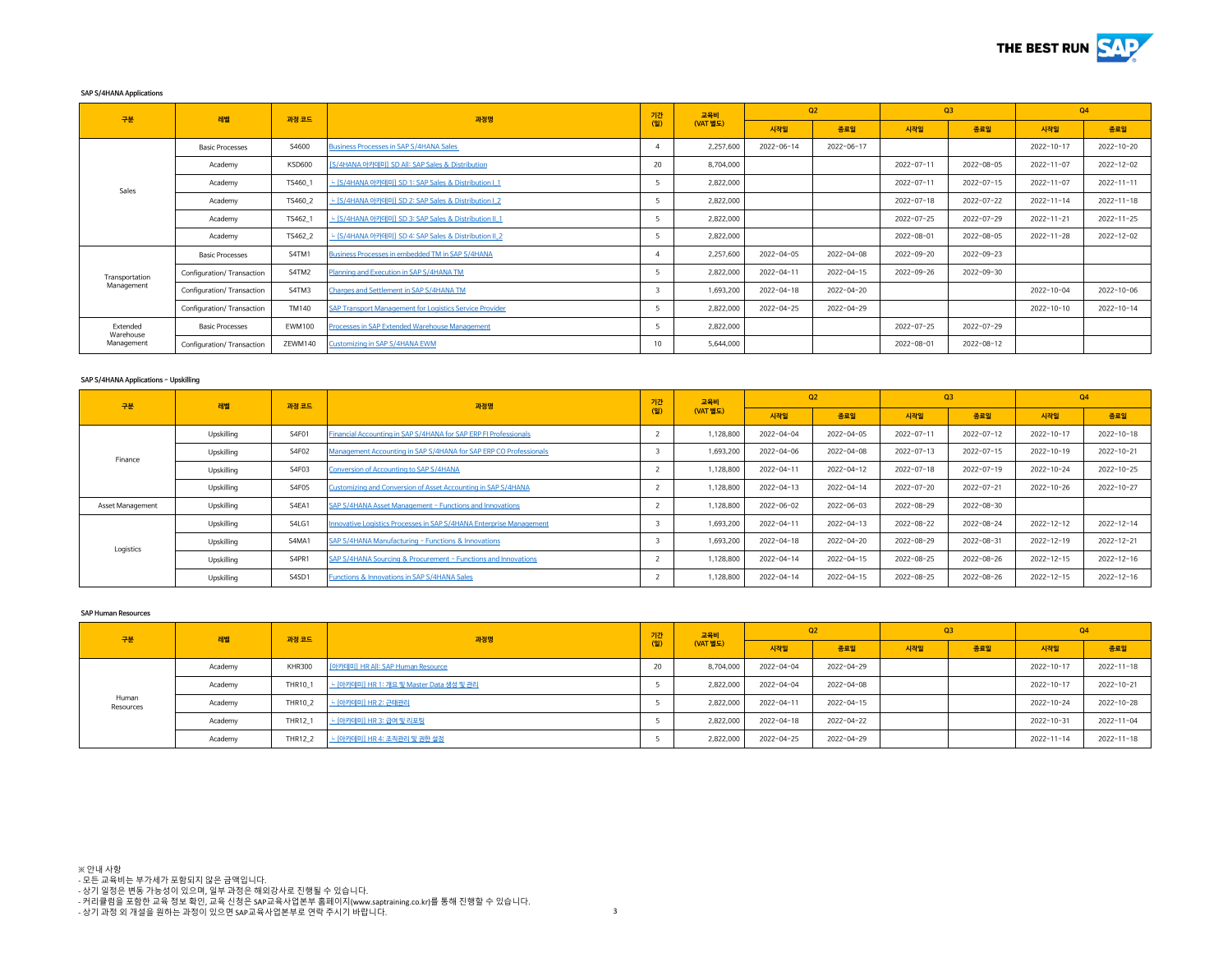

**SAP Business Technology Platform**

| 구분                                        | 레벨                         | 과정 코드         | 과정명                                                                                    | 기간                      | 교육비        | Q2               |                  | Q3               |                  | Q4               |                  |
|-------------------------------------------|----------------------------|---------------|----------------------------------------------------------------------------------------|-------------------------|------------|------------------|------------------|------------------|------------------|------------------|------------------|
|                                           |                            |               |                                                                                        | (일)                     | (VAT 별도)   | 시작일              | 종료일              | 시작일              | 종료일              | 시작일              | 종료일              |
| All                                       | Introduction               | <b>HA100</b>  | <b>SAP HANA Introduction</b>                                                           | $\overline{3}$          | 1,693,200  | 2022-05-23       | 2022-05-25       | 2022-09-19       | 2022-09-21       |                  |                  |
|                                           | Configuration/ Transaction | GW100         | <b>SAP Gateway - Building OData Services</b>                                           | $\overline{4}$          | 2,257,600  | 2022-06-21       | 2022-06-24       |                  |                  | $2022 - 10 - 11$ | 2022-10-14       |
|                                           | Academy                    | KABAP300      | [S/4HANA 아카데미] ABAP All: Application Development                                       | 25                      | 10,880,000 | $2022 - 06 - 13$ | 2022-07-15       |                  |                  | 2022-10-10       | $2022 - 11 - 11$ |
| ABAP<br>Programming<br>with SAP NetWeaver | Academy                    | TAW10         | - [아카데미] ABAP 1-2: ABAP Workbench Fundamentals (Workbench, Dictionary, UI Programming) | 10                      | 5,644,000  | $2022 - 06 - 13$ | 2022-06-24       |                  |                  | 2022-10-10       | 2022-10-21       |
|                                           | Academy                    | <b>KBC405</b> | - [아카데미] ABAP 3: Report & Database Update                                              | 5                       | 2,822,000  | 2022-06-27       | 2022-07-01       |                  |                  | 2022-10-24       | 2022-10-28       |
|                                           | Academy                    | TAW12         | - [아카데미] ABAP 4-5: Workbench Concepts (Object, Dynamic programming, Web Dynpro)        | 10                      | 5,644,000  | 2022-07-04       | 2022-07-15       |                  |                  | 2022-10-31       | $2022 - 11 - 11$ |
|                                           | Introduction               | S4D400        | ntroduction to ABAP Programming on SAP S/4HANA                                         | 5                       | 2,822,000  | $2022 - 05 - 16$ | $2022 - 05 - 20$ | 2022-09-19       | 2022-09-23       |                  |                  |
|                                           | Configuration/ Transaction | ZS4DEV        | <b>SAP S/4HANA Core Programming</b>                                                    | $\overline{4}$          | 2,257,600  | 2022-05-24       | 2022-05-27       | 2022-09-05       | 2022-09-08       | 2022-10-18       | 2022-10-21       |
|                                           | Configuration/ Transaction | S4D430        | <b>Building Views in Core Data Services ABAP (CDS ABAP)</b>                            | $\overline{\mathbf{3}}$ | 1,693,200  | 2022-06-01       | 2022-06-03       |                  |                  | 2022-10-17       | $2022 - 10 - 19$ |
| SAP S/4HANA                               | Configuration/ Transaction | S4D435        | <b>Fransactional Apps with CDS-based BOPF Objects</b>                                  | $\overline{\mathbf{3}}$ | 1,693,200  | $2022 - 06 - 13$ | $2022 - 06 - 15$ |                  |                  | 2022-10-24       | 2022-10-26       |
| Programming                               | Configuration/ Transaction | S4D425        | <b>Extensibility for SAP S/4HANA</b>                                                   | $\overline{\mathbf{3}}$ | 1,693,200  | 2022-06-08       | 2022-06-10       |                  |                  | 2022-10-12       | 2022-10-14       |
|                                           | Configuration/ Transaction | S4D445        | Data Migration using the SAP S/4HANA Migration Cockpit                                 | $\overline{\mathbf{3}}$ | 1,693,200  | 2022-06-27       | $2022 - 06 - 29$ |                  |                  | $2022 - 11 - 14$ | $2022 - 11 - 16$ |
|                                           | Configuration/ Transaction | S4D440        | Custom Code Migration from SAP ERP to SAP S/4HANA                                      | $\overline{2}$          | 1,128,800  | 2022-06-07       | 2022-06-08       |                  |                  | 2022-10-20       | 2022-10-21       |
|                                           | Configuration/ Transaction | S4D409        | <b>ABAP Performance Tuning for SAP S/4HANA</b>                                         | $\overline{\mathbf{3}}$ | 1,693,200  |                  |                  | 2022-07-11       | $2022 - 07 - 13$ | $2022 - 11 - 14$ | $2022 - 11 - 16$ |
| Programming for                           | Configuration/ Transaction | <b>HA400</b>  | <b>ABAP Programming for SAP HANA</b>                                                   | 3                       | 1,693,200  | 2022-04-13       | 2022-04-15       | 2022-07-25       | 2022-07-27       | 2022-11-21       | $2022 - 11 - 23$ |
| SAP HANA                                  | Configuration/ Transaction | <b>HA450</b>  | AP HANA 2.0 SPS05 - Application Development for SAP HANA                               | $\overline{a}$          | 2,257,600  | 2022-06-28       | 2022-07-01       |                  |                  | 2022-11-29       | 2022-12-02       |
|                                           | Introduction               | UX100         | <b>SAP Fiori - Foundation</b>                                                          | $\overline{4}$          | 2,257,600  | 2022-05-17       | 2022-05-20       | 2022-09-13       | 2022-09-16       |                  |                  |
| SAP Fiori                                 | Configuration/ Transaction | ZUX403        | Developing SAP Fiori Uis+SAP Fiori Elements Development                                | 5                       | 2,822,000  | $2022 - 05 - 23$ | $2022 - 05 - 27$ | 2022-09-19       | 2022-09-23       | 2022-12-12       | $2022 - 12 - 16$ |
| in Development                            | Configuration/ Transaction | UX400         | Developing UIs with SAPUI5                                                             | 5                       | 2,822,000  | $2022 - 04 - 18$ | 2022-04-22       | $2022 - 07 - 18$ | 2022-07-22       | 2022-12-05       | 2022-12-09       |
|                                           | Configuration/ Transaction | UX402         | <b>Advanced SAPUI5 Development</b>                                                     | 5                       | 2,822,000  | 2022-06-27       | 2022-07-01       |                  |                  | 2022-11-07       | $2022 - 11 - 11$ |
|                                           | Academy                    | <b>KBC300</b> | S/4HANA 아카데미 BC All: Technical Implementation and Operations                           | 25                      | 10,880,000 |                  |                  | 2022-07-11       | $2022 - 08 - 12$ | 2022-10-24       | $2022 - 11 - 25$ |
|                                           | Academy                    | TADM10        | - [아카데미] BC 1-2: Technical Implementation and Operation I                              | 10                      | 5,644,000  |                  |                  | 2022-07-11       | 2022-07-22       | 2022-10-24       | $2022 - 11 - 04$ |
| SAP S/4HANA                               | Academy                    | TADM12        | - [아카데미] BC 3-4: Technical Implementation and Operation II                             | 10                      | 5,644,000  |                  |                  | 2022-07-25       | $2022 - 08 - 05$ | $2022 - 11 - 07$ | $2022 - 11 - 18$ |
| System Administration                     | Academy                    | TADM55        | - [아카데미] BC 5: SAP HANA 2.0 - Installation & Administration                            | 5                       | 2,822,000  |                  |                  | 2022-08-08       | 2022-08-12       | $2022 - 11 - 21$ | $2022 - 11 - 25$ |
|                                           | Configuration/ Transaction | <b>ADM328</b> | SAP S/4HANA Conversion and SAP System Upgrade                                          | 5                       | 2,822,000  | 2022-06-20       | 2022-06-24       | 2022-09-26       | 2022-09-30       |                  |                  |
|                                           | Configuration/ Transaction | ADM329        | SAP S/4HANA Downtime Optimized Conversion                                              | $\overline{2}$          | 1,128,800  | 2022-06-27       | 2022-06-28       |                  |                  | 2022-10-04       | $2022 - 10 - 05$ |
|                                           | Configuration/ Transaction | <b>HA200</b>  | SAP HANA 2.0 - Installation and Administration                                         | 5                       | 2,822,000  | $2022 - 04 - 18$ | 2022-04-22       | 2022-08-08       | $2022 - 08 - 12$ | $2022 - 11 - 21$ | $2022 - 11 - 25$ |
|                                           | Configuration/ Transaction | HA201         | SAP HANA 2.0 - High Availability and Disaster Tolerance Administration                 | $\overline{\mathbf{3}}$ | 1,693,200  | 2022-04-25       | 2022-04-27       | 2022-08-22       | 2022-08-24       | $2022 - 11 - 28$ | $2022 - 11 - 30$ |
| SAP HANA<br>Adminitration                 | Configuration/ Transaction | HA215         | AP HANA 2.0 - Using Monitoring and Performance Tools                                   | 2                       | 1,128,800  | 2022-04-28       | 2022-04-29       | 2022-08-25       | 2022-08-26       | 2022-12-01       | 2022-12-02       |
|                                           | Configuration/Transaction  | <b>HA250</b>  | Database Migration using DMO - SAP HANA 2.0 SPS04                                      | $\overline{2}$          | 1,128,800  | $2022 - 05 - 12$ | $2022 - 05 - 13$ | 2022-09-01       | 2022-09-02       | 2022-12-08       | 2022-12-09       |
|                                           | Configuration/Transaction  | HA240         | SAP HANA 2.0 SPS04 - Authorizations, Scenarios & Security Requirements                 | $\overline{3}$          | 1,693,200  | 2022-05-09       | $2022 - 05 - 11$ | 2022-08-29       | 2022-08-31       | $2022 - 12 - 05$ | $2022 - 12 - 07$ |

4